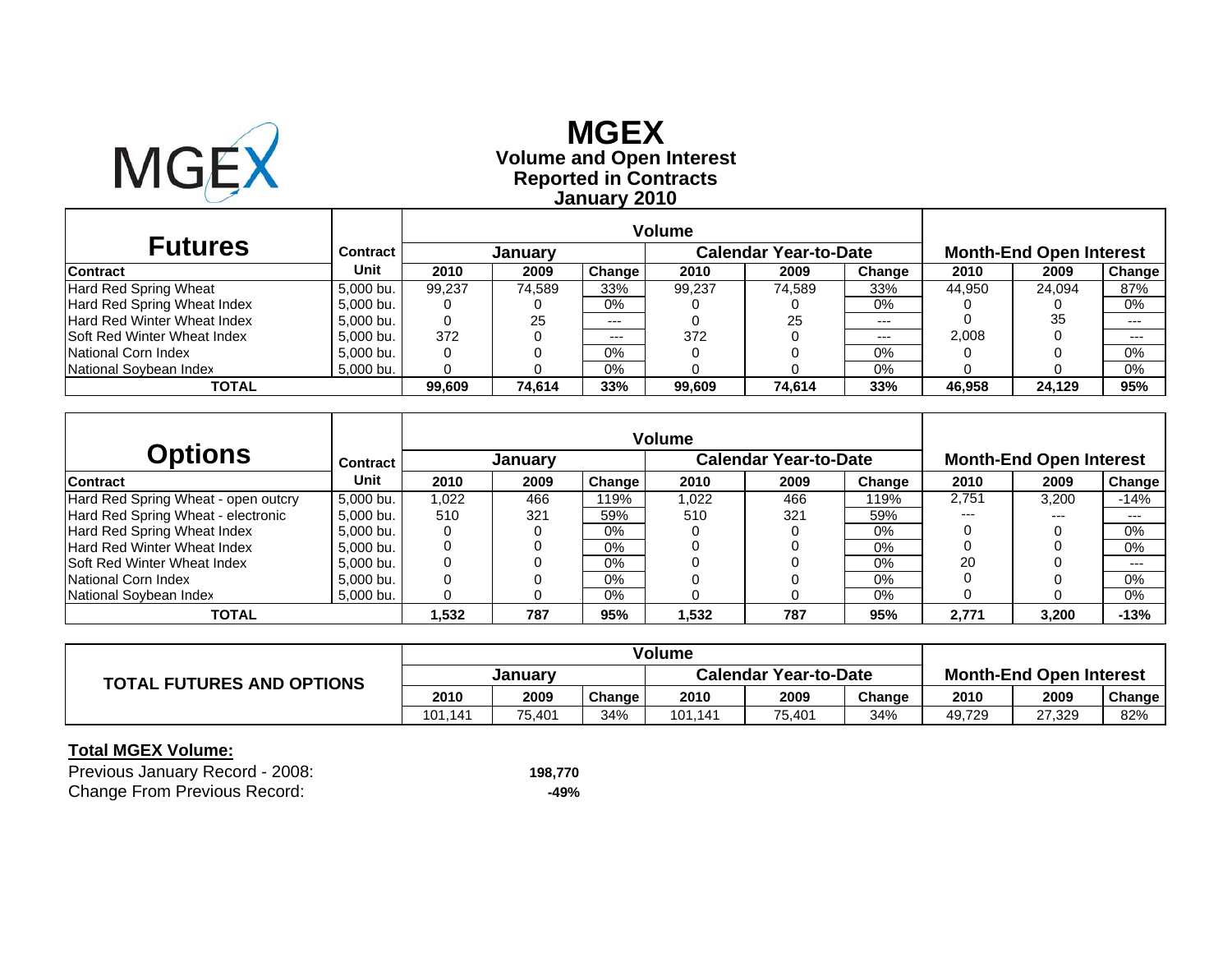

# **Reported in Contracts Volume and Open Interest MGEX February 2010**

|                                    |                 |         |                 |               | Volume  |                              |         |        |                                |        |
|------------------------------------|-----------------|---------|-----------------|---------------|---------|------------------------------|---------|--------|--------------------------------|--------|
| <b>Futures</b>                     | <b>Contract</b> |         | <b>February</b> |               |         | <b>Calendar Year-to-Date</b> |         |        | <b>Month-End Open Interest</b> |        |
| <b>Contract</b>                    | Unit            | 2010    | 2009            | <b>Change</b> | 2010    | 2009                         | Change  | 2010   | 2009                           | Change |
| Hard Red Spring Wheat              | 5.000 bu.       | 104.303 | 80.400          | 30%           | 203.540 | 154.989                      | 31%     | 40.628 | 25,508                         | 59%    |
| Hard Red Spring Wheat Index        | 5.000 bu.       |         |                 | 0%            |         |                              | 0%      |        |                                | 0%     |
| <b>Hard Red Winter Wheat Index</b> | 5.000 bu.       |         |                 | $-100%$       |         | 30                           | $-100%$ |        |                                | 0%     |
| <b>Soft Red Winter Wheat Index</b> | 5.000 bu.       | 1.122   |                 | 22340%        | 1.494   |                              | 29780%  | 2,202  | 30                             | 7240%  |
| National Corn Index                | 5.000 bu.       |         |                 | 0%            |         |                              | $0\%$   |        |                                | 0%     |
| National Sovbean Index             | 5,000 bu.       |         |                 | $0\%$         |         |                              | 0%      |        |                                | 0%     |
| TOTAL                              |                 | 105.425 | 80.410          | 31%           | 205.034 | 155.024                      | 32%     | 42.830 | 25,538                         | 68%    |

|                                     |                 |       |                 |               | <b>Volume</b> |                              |        |       |                                |        |
|-------------------------------------|-----------------|-------|-----------------|---------------|---------------|------------------------------|--------|-------|--------------------------------|--------|
| <b>Options</b>                      | <b>Contract</b> |       | <b>February</b> |               |               | <b>Calendar Year-to-Date</b> |        |       | <b>Month-End Open Interest</b> |        |
| <b>Contract</b>                     | Unit            | 2010  | 2009            | <b>Change</b> | 2010          | 2009                         | Change | 2010  | 2009                           | Change |
| Hard Red Spring Wheat - open outcry | 5.000 bu.       | 2.434 | .948            | 25%           | 3,456         | 2.414                        | 43%    | 3.501 | 2,989                          | 17%    |
| Hard Red Spring Wheat - electronic  | 5.000 bu.       | 522   | 283             | 84%           | 1,032         | 604                          | 71%    | ---   | $- - -$                        | $--$   |
| Hard Red Spring Wheat Index         | 5.000 bu.       |       |                 | 0%            |               |                              | $0\%$  |       |                                | 0%     |
| Hard Red Winter Wheat Index         | 5.000 bu.       |       |                 | 0%            |               |                              | 0%     |       |                                | 0%     |
| <b>ISoft Red Winter Wheat Index</b> | 5.000 bu.       |       |                 | 0%            |               |                              | $0\%$  | 20    |                                | $---$  |
| National Corn Index                 | 5.000 bu.       |       |                 | $0\%$         |               |                              | $0\%$  |       |                                | $0\%$  |
| National Sovbean Index              | 5,000 bu.       |       |                 | 0%            |               |                              | 0%     |       |                                | 0%     |
| TOTAL                               |                 | 2,956 | 2.231           | 32%           | 4,488         | 3,018                        | 49%    | 3,521 | 2,989                          | 18%    |

|                                  | Volume   |        |        |                              |         |        |                                |        |        |
|----------------------------------|----------|--------|--------|------------------------------|---------|--------|--------------------------------|--------|--------|
| <b>TOTAL FUTURES AND OPTIONS</b> | Februarv |        |        | <b>Calendar Year-to-Date</b> |         |        | <b>Month-End Open Interest</b> |        |        |
|                                  | 2010     | 2009   | Change | 2010                         | 2009    | Change | 2010                           | 2009   | Change |
|                                  | 108.381  | 82.641 | 31%    | 209.522                      | 158.042 | 33%    | 46.351                         | 28,527 | 62%    |

| Previous February Record - 2008:    | 190.327 |
|-------------------------------------|---------|
| <b>Change From Previous Record:</b> | -43%    |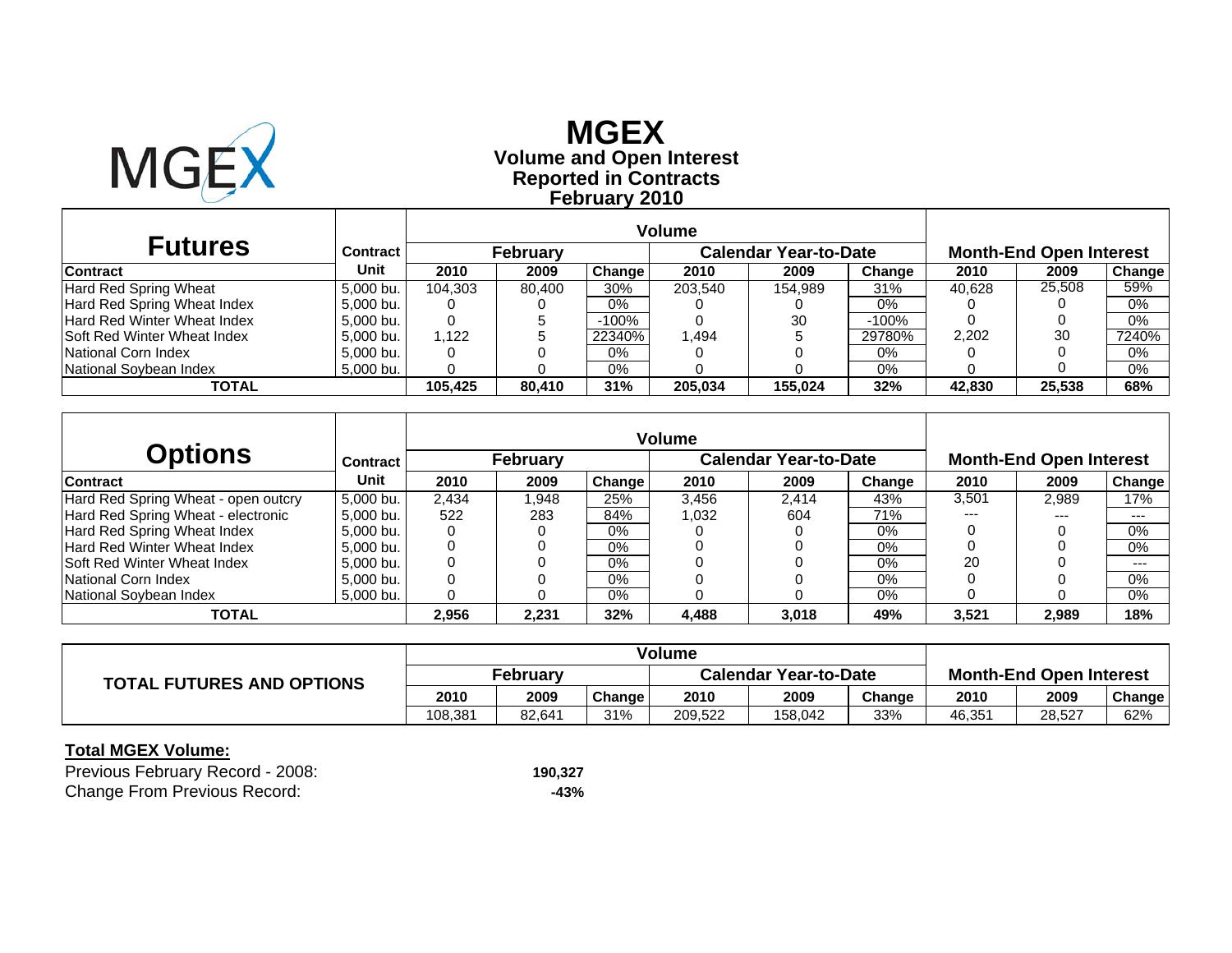

## **Reported in Contracts Volume and Open Interest MGEX March 2010**

| <b>Futures</b>                     | <b>Contract</b> |        | <b>March</b> |        |         | <b>Calendar Year-to-Date</b> |         |        | <b>Month-End Open Interest</b> |        |
|------------------------------------|-----------------|--------|--------------|--------|---------|------------------------------|---------|--------|--------------------------------|--------|
| Contract                           | Unit            | 2010   | 2009         | Change | 2010    | 2009                         | Change  | 2010   | 2009                           | Change |
| Hard Red Spring Wheat              | 5.000 bu.       | 89.969 | 76,302       | 18%    | 293,509 | 231.291                      | 27%     | 42.378 | 27,696                         | 53%    |
| Hard Red Spring Wheat Index        | 5.000 bu.       |        |              | $0\%$  |         |                              | 0%      |        |                                | 0%     |
| <b>Hard Red Winter Wheat Index</b> | 5,000 bu.       |        |              | $0\%$  |         | 30                           | $-100%$ |        |                                | 0%     |
| <b>Soft Red Winter Wheat Index</b> | 5.000 bu.       | 543    |              | $---$  | 2.037   |                              | 40640%  | 2.112  | 25                             | 8348%  |
| National Corn Index                | 5.000 bu.       |        |              | 0%     |         |                              | 0%      |        |                                | 0%     |
| National Sovbean Index             | 5,000 bu.       |        |              | $0\%$  |         |                              | 0%      |        |                                | $0\%$  |
| TOTAL                              |                 | 90.512 | 76.302       | 19%    | 295,546 | 231,326                      | 28%     | 44.490 | 27.721                         | 60%    |

|                                     |           |       |              |        | <b>Volume</b> |                              |        |       |                                |               |
|-------------------------------------|-----------|-------|--------------|--------|---------------|------------------------------|--------|-------|--------------------------------|---------------|
| <b>Options</b>                      | Contract  |       | <b>March</b> |        |               | <b>Calendar Year-to-Date</b> |        |       | <b>Month-End Open Interest</b> |               |
| Contract                            | Unit      | 2010  | 2009         | Change | 2010          | 2009                         | Change | 2010  | 2009                           | <b>Change</b> |
| Hard Red Spring Wheat - open outcry | 5.000 bu. | 1.670 | 648          | 158%   | 5.126         | 3.062                        | 67%    | 4.737 | 3,568                          | 33%           |
| Hard Red Spring Wheat - electronic  | 5.000 bu. | 215   | 158          | 36%    | 1.247         | 762                          | 64%    | ---   | ---                            | $--$          |
| Hard Red Spring Wheat Index         | 5,000 bu. |       |              | $0\%$  |               |                              | $0\%$  |       |                                | 0%            |
| Hard Red Winter Wheat Index         | 5.000 bu. |       |              | 0%     |               |                              | 0%     |       |                                | 0%            |
| <b>Soft Red Winter Wheat Index</b>  | 5,000 bu. |       |              | $0\%$  |               |                              | $0\%$  | 20    |                                | $---$         |
| National Corn Index                 | 5.000 bu. |       |              | $0\%$  |               |                              | $0\%$  |       | $---$                          | 0%            |
| National Sovbean Index              | 5.000 bu. |       |              | 0%     |               |                              | 0%     |       |                                | 0%            |
| <b>TOTAL</b>                        |           | 885.ا | 806          | 134%   | 6,373         | 3,824                        | 67%    | 4,757 | 3,568                          | 33%           |

|                                  | Volume       |        |        |                              |         |        |                                |        |               |
|----------------------------------|--------------|--------|--------|------------------------------|---------|--------|--------------------------------|--------|---------------|
| <b>TOTAL FUTURES AND OPTIONS</b> | <b>March</b> |        |        | <b>Calendar Year-to-Date</b> |         |        | <b>Month-End Open Interest</b> |        |               |
|                                  | 2010         | 2009   | Change | 2010                         | 2009    | Change | 2010                           | 2009   | <b>Change</b> |
|                                  | 92.397       | 77.108 | 20%    | 301.919                      | 235,150 | 28%    | 49,247                         | 31,289 | 57%           |

| Previous March Record - 2007:       | 115.483 |
|-------------------------------------|---------|
| <b>Change From Previous Record:</b> | $-20%$  |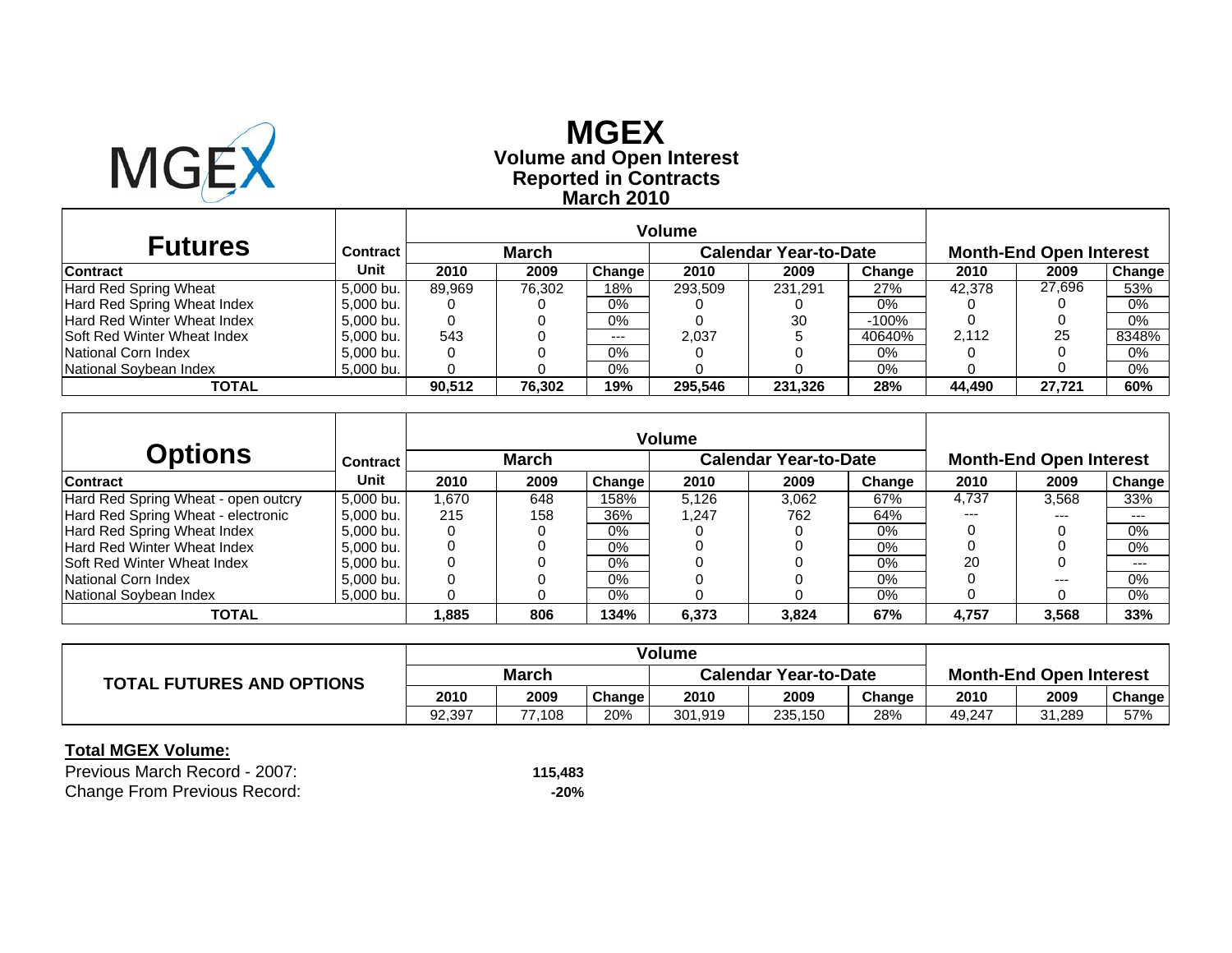

# **Reported in Contracts Volume and Open Interest MGEX April 2010**

|                                     |           |         | Volume  |         |         |                              |        |        |                                |        |
|-------------------------------------|-----------|---------|---------|---------|---------|------------------------------|--------|--------|--------------------------------|--------|
| <b>Futures</b>                      | Contract  |         | April   |         |         | <b>Calendar Year-to-Date</b> |        |        | <b>Month-End Open Interest</b> |        |
| <b>Contract</b>                     | Unit      | 2010    | 2009    | Change  | 2010    | 2009                         | Change | 2010   | 2009                           | Change |
| Hard Red Spring Wheat               | 5.000 bu. | 115.360 | 114.244 | 1%      | 408.869 | 345.535                      | 18%    | 40.528 | 26,903                         | 51%    |
| Hard Red Spring Wheat Index         | 5.000 bu. | 0       |         | 0%      |         |                              | 0%     |        |                                | 0%     |
| Hard Red Winter Wheat Index         | 5.000 bu. | 0       | 127     | $---$   |         | 157                          | $---$  |        |                                | 0%     |
| <b>ISoft Red Winter Wheat Index</b> | 5.000 bu. | 358     |         | $- - -$ | 2.395   |                              | 47800% | 1,867  | 75                             | 2389%  |
| National Corn Index                 | 5.000 bu. | 0       |         | 0%      |         |                              | 0%     |        |                                | 0%     |
| National Soybean Index              | 5,000 bu. |         |         | 0%      |         |                              | 0%     |        |                                | 0%     |
| TOTAL                               |           | 115.718 | 114.371 | $1\%$   | 411.264 | 345,697                      | 19%    | 42,395 | 26,978                         | 57%    |

|                                     |           |       |       |        | <b>Volume</b> |                              |        |       |                                |               |
|-------------------------------------|-----------|-------|-------|--------|---------------|------------------------------|--------|-------|--------------------------------|---------------|
| <b>Options</b>                      | Contract  |       | April |        |               | <b>Calendar Year-to-Date</b> |        |       | <b>Month-End Open Interest</b> |               |
| Contract                            | Unit      | 2010  | 2009  | Change | 2010          | 2009                         | Change | 2010  | 2009                           | <b>Change</b> |
| Hard Red Spring Wheat - open outcry | 5.000 bu. | 2.281 | .427  | 60%    | 7.407         | 4,489                        | 65%    | 5,820 | 3.112                          | 87%           |
| Hard Red Spring Wheat - electronic  | 5,000 bu. | 291   | 381   | $-24%$ | .538          | l.143                        | 35%    | ---   | ---                            | $--$          |
| Hard Red Spring Wheat Index         | 5,000 bu. |       |       | $0\%$  |               |                              | $0\%$  |       |                                | 0%            |
| Hard Red Winter Wheat Index         | 5,000 bu. |       |       | $0\%$  |               |                              | 0%     |       |                                | 0%            |
| <b>Soft Red Winter Wheat Index</b>  | 5,000 bu. |       |       | $0\%$  |               |                              | $0\%$  | 20    |                                | $---$         |
| National Corn Index                 | 5.000 bu. |       |       | $0\%$  |               |                              | $0\%$  |       |                                | 0%            |
| National Sovbean Index              | 5.000 bu. |       |       | 0%     |               |                              | 0%     |       |                                | $0\%$         |
| <b>TOTAL</b>                        |           | 2,572 | 808,  | 42%    | 8,945         | 5,632                        | 59%    | 5,840 | 3,112                          | 88%           |

|                                  | <b>Volume</b> |         |        |                              |         |        |                                |        |        |
|----------------------------------|---------------|---------|--------|------------------------------|---------|--------|--------------------------------|--------|--------|
| <b>TOTAL FUTURES AND OPTIONS</b> | April         |         |        | <b>Calendar Year-to-Date</b> |         |        | <b>Month-End Open Interest</b> |        |        |
|                                  | 2010          | 2009    | Change | 2010                         | 2009    | Change | 2010                           | 2009   | Change |
|                                  | 118.290       | 116.179 | 2%     | 420.209                      | 351,329 | 20%    | 48.235                         | 30,090 | 60%    |

| Previous April Record - 2007:       | 182.299 |
|-------------------------------------|---------|
| <b>Change From Previous Record:</b> | -35%    |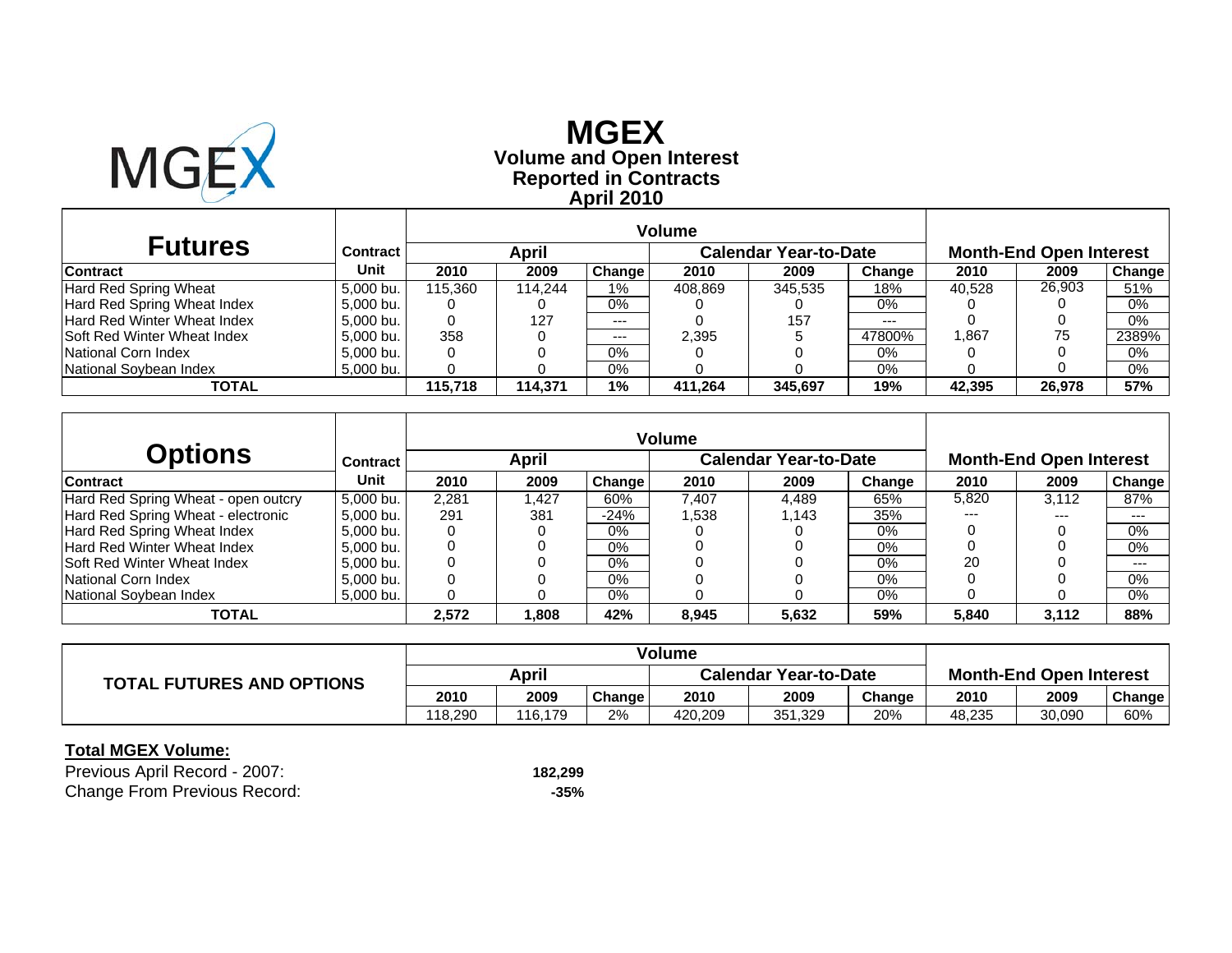

# **Reported in Contracts Volume and Open Interest MGEX May 2010**

| <b>Futures</b>               | <b>Contract</b> |        | May    |        |         | <b>Calendar Year-to-Date</b> |         |        | <b>Month-End Open Interest</b> |               |
|------------------------------|-----------------|--------|--------|--------|---------|------------------------------|---------|--------|--------------------------------|---------------|
| <b>Contract</b>              | Unit            | 2010   | 2009   | Change | 2010    | 2009                         | Change  | 2010   | 2009                           | <b>Change</b> |
| <b>Hard Red Spring Wheat</b> | 5.000 bu.       | 81.357 | 88.394 | $-8%$  | 490.226 | 433,929                      | 13%     | 47.536 | 33,832                         | 41%           |
| Hard Red Spring Wheat Index  | 5.000 bu.       |        |        | $0\%$  |         |                              | 0%      |        |                                | 0%            |
| Hard Red Winter Wheat Index  | 5,000 bu.       | 0      |        | $0\%$  |         | 157                          | $-100%$ |        | 75                             | $0\%$         |
| Soft Red Winter Wheat Index  | 5.000 bu.       | 443    | 10     | 4330%  | 2,838   | 15                           | 18820%  | 873. ا | 10                             | 18630%        |
| National Corn Index          | 5.000 bu.       |        |        | $0\%$  |         |                              | 0%      |        |                                | 0%            |
| National Soybean Index       | 5,000 bu.       |        |        | 0%     |         |                              | 0%      |        |                                | 0%            |
| TOTAL                        |                 | 81.800 | 88.404 | $-7%$  | 493.064 | 434.101                      | 14%     | 49.409 | 33,917                         | 46%           |

| <b>Options</b>                      | Contract  |       | May   |               |        | <b>Calendar Year-to-Date</b> |        |       | <b>Month-End Open Interest</b> |               |
|-------------------------------------|-----------|-------|-------|---------------|--------|------------------------------|--------|-------|--------------------------------|---------------|
| <b>Contract</b>                     | Unit      | 2010  | 2009  | <b>Change</b> | 2010   | 2009                         | Change | 2010  | 2009                           | <b>Change</b> |
| Hard Red Spring Wheat - open outcry | 5.000 bu. | 2,026 | 2.429 | $-17%$        | 9,433  | 6.918                        | 36%    | 7,008 | 4,842                          | 45%           |
| Hard Red Spring Wheat - electronic  | 5.000 bu. | 335   | 201   | 67%           | 1.873  | .344                         | 39%    | ---   | ---                            | $--$          |
| Hard Red Spring Wheat Index         | 5.000 bu. |       |       | $0\%$         |        |                              | $0\%$  |       |                                | 0%            |
| Hard Red Winter Wheat Index         | 5.000 bu. |       |       | 0%            |        |                              | 0%     |       |                                | $0\%$         |
| <b>Soft Red Winter Wheat Index</b>  | 5,000 bu. |       |       | $0\%$         |        |                              | $0\%$  |       |                                | $---$         |
| National Corn Index                 | 5.000 bu. |       |       | $0\%$         |        |                              | $0\%$  |       | $---$                          | 0%            |
| National Soybean Index              | 5,000 bu. |       |       | 0%            |        |                              | 0%     |       |                                | 0%            |
| TOTAL                               |           | 2,361 | 2,630 | $-10%$        | 11,306 | 8.262                        | 37%    | 7,008 | 4,842                          | 45%           |

|                                  | Volume |        |        |                              |         |        |                                |        |        |
|----------------------------------|--------|--------|--------|------------------------------|---------|--------|--------------------------------|--------|--------|
| <b>TOTAL FUTURES AND OPTIONS</b> | Mav    |        |        | <b>Calendar Year-to-Date</b> |         |        | <b>Month-End Open Interest</b> |        |        |
|                                  | 2010   | 2009   | Change | 2010                         | 2009    | Change | 2010                           | 2009   | Change |
|                                  | 84.161 | 91.034 | $-8%$  | 504.370                      | 442.363 | 14%    | 56,417                         | 38,759 | 46%    |

| Previous May Record - 2006:         | 128.798 |
|-------------------------------------|---------|
| <b>Change From Previous Record:</b> | -35%    |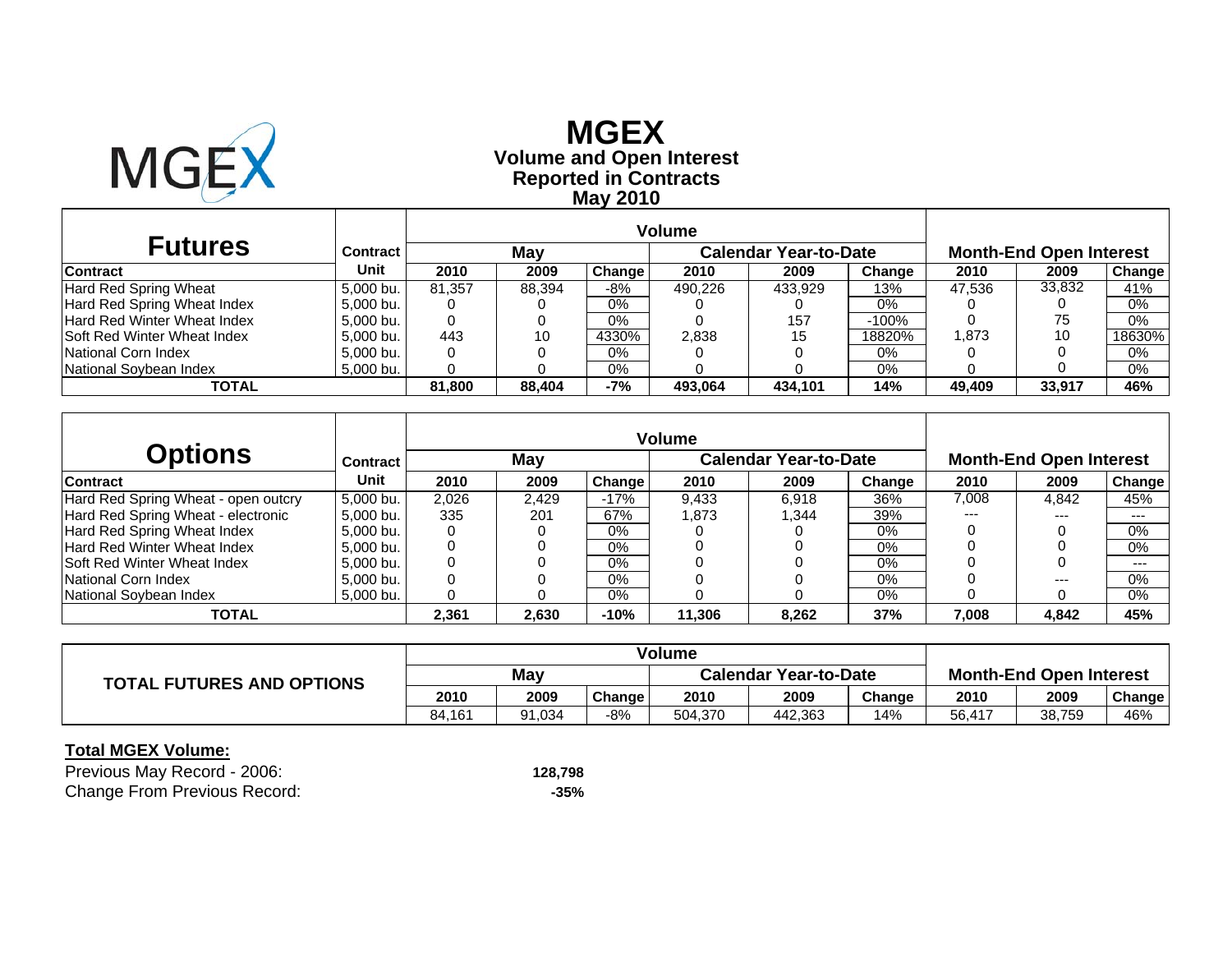

## **Reported in Contracts Volume and Open Interest MGEX June 2010**

| <b>Futures</b>                     | <b>Contract</b> |         | June    |          |         | <b>Calendar Year-to-Date</b> |         | <b>Month-End Open Interest</b> |        |               |
|------------------------------------|-----------------|---------|---------|----------|---------|------------------------------|---------|--------------------------------|--------|---------------|
| <b>Contract</b>                    | Unit            | 2010    | 2009    | Change   | 2010    | 2009                         | Change  | 2010                           | 2009   | <b>Change</b> |
| Hard Red Spring Wheat              | 5.000 bu.       | 208.237 | 131.502 | 58%      | 698.463 | 565.431                      | 24%     | 50.431                         | 33,396 | 51%           |
| Hard Red Spring Wheat Index        | 5.000 bu.       |         |         | $0\%$    |         |                              | 0%      |                                |        | 0%            |
| Hard Red Winter Wheat Index        | 5.000 bu.       | 0       |         | $0\%$    |         | 157                          | $-100%$ |                                | 50     | $-100%$       |
| <b>Soft Red Winter Wheat Index</b> | 5.000 bu.       | 141     | 10      | $1310\%$ | 2.979   | 25                           | 11816%  | .796،                          |        | $- - -$       |
| National Corn Index                | 5.000 bu.       | 0       |         | $0\%$    |         |                              | 0%      |                                |        | $0\%$         |
| National Soybean Index             | 5.000 bu.       |         |         | $0\%$    |         |                              | 0%      |                                |        | 0%            |
| <b>TOTAL</b>                       |                 | 208,378 | 131.512 | 58%      | 701.442 | 565,613                      | 24%     | 52.227                         | 33,446 | 56%           |

|                                     |           |       |       |        | <b>Volume</b> |                              |        |       |                                |               |
|-------------------------------------|-----------|-------|-------|--------|---------------|------------------------------|--------|-------|--------------------------------|---------------|
| <b>Options</b>                      | Contract  |       | June  |        |               | <b>Calendar Year-to-Date</b> |        |       | <b>Month-End Open Interest</b> |               |
| <b>Contract</b>                     | Unit      | 2010  | 2009  | Change | 2010          | 2009                         | Change | 2010  | 2009                           | <b>Change</b> |
| Hard Red Spring Wheat - open outcry | 5.000 bu. | 2,932 | 2.757 | 6%     | 12.365        | 9.675                        | 28%    | 5.877 | 5.492                          | 7%            |
| Hard Red Spring Wheat - electronic  | 5,000 bu. | 531   | 857   | $-38%$ | 2.404         | 2.201                        | 9%     | ---   | ---                            | $--$          |
| Hard Red Spring Wheat Index         | 5,000 bu. |       |       | $0\%$  |               |                              | $0\%$  |       |                                | 0%            |
| Hard Red Winter Wheat Index         | 5.000 bu. |       |       | 0%     |               |                              | 0%     |       |                                | 0%            |
| <b>Soft Red Winter Wheat Index</b>  | 5,000 bu. |       |       | $0\%$  |               |                              | $0\%$  |       |                                | $0\%$         |
| National Corn Index                 | 5.000 bu. |       |       | $0\%$  |               |                              | $0\%$  |       |                                | 0%            |
| National Sovbean Index              | 5.000 bu. |       |       | 0%     |               |                              | 0%     |       |                                | $0\%$         |
| <b>TOTAL</b>                        |           | 3,463 | 3,614 | -4%    | 14,769        | 11,876                       | 24%    | 5,877 | 5,492                          | 7%            |

|                                  | Volume  |         |        |                              |         |        |                                |        |        |
|----------------------------------|---------|---------|--------|------------------------------|---------|--------|--------------------------------|--------|--------|
| <b>TOTAL FUTURES AND OPTIONS</b> | June    |         |        | <b>Calendar Year-to-Date</b> |         |        | <b>Month-End Open Interest</b> |        |        |
|                                  | 2010    | 2009    | Change | 2010                         | 2009    | Change | 2010                           | 2009   | Change |
|                                  | 211.841 | 135.126 | 57%    | 716.211                      | 577.489 | 24%    | 58,104                         | 38,938 | 49%    |

| Previous June Record - 2007:        | 174.731 |
|-------------------------------------|---------|
| <b>Change From Previous Record:</b> | 21%     |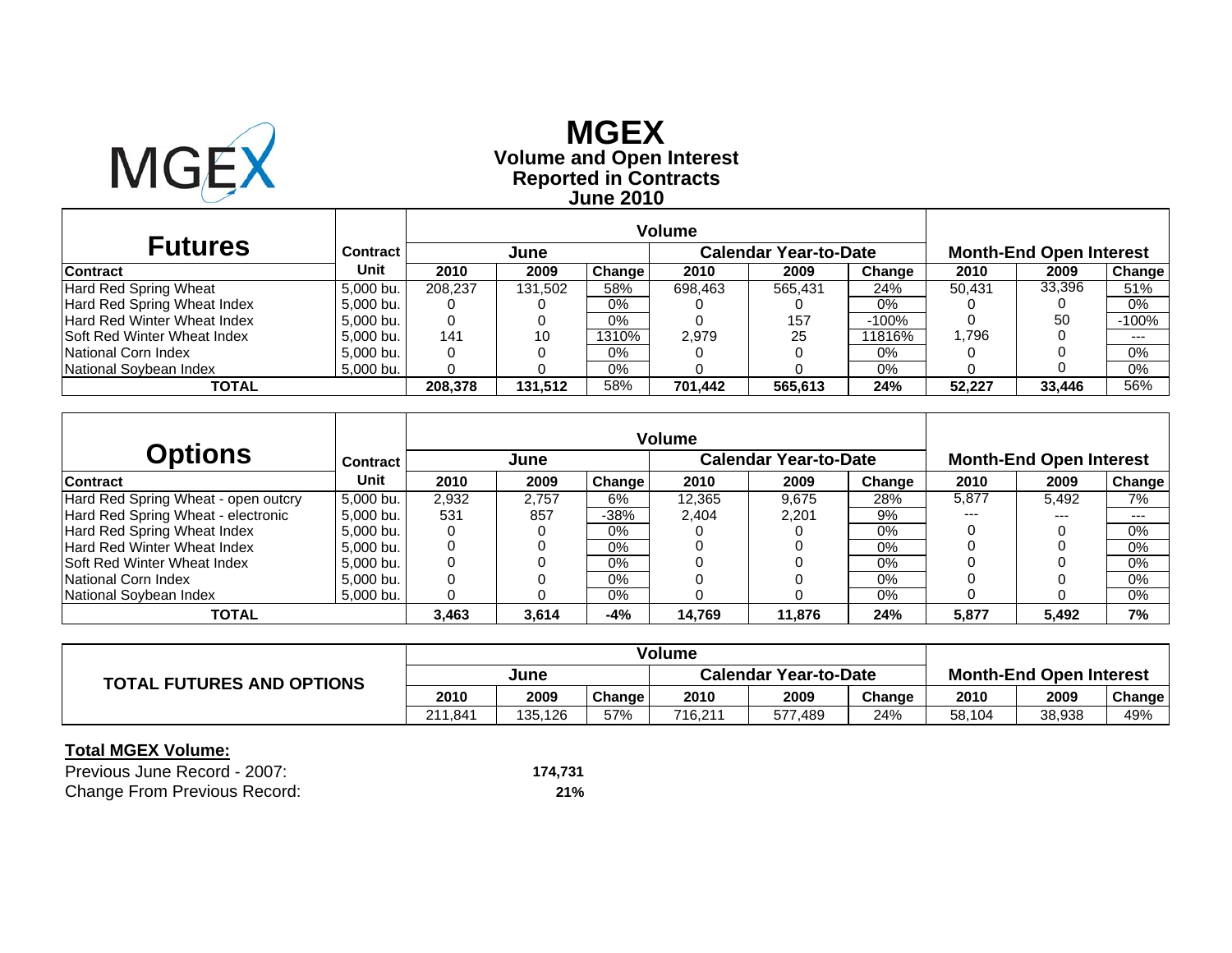

# **Reported in Contracts Volume and Open Interest MGEX July 2010**

|                                     |           | Volume  |        |        |                              |         |         |                                |        |         |
|-------------------------------------|-----------|---------|--------|--------|------------------------------|---------|---------|--------------------------------|--------|---------|
| <b>Futures</b>                      | Contract  |         | July   |        | <b>Calendar Year-to-Date</b> |         |         | <b>Month-End Open Interest</b> |        |         |
| <b>Contract</b>                     | Unit      | 2010    | 2009   | Change | 2010                         | 2009    | Change  | 2010                           | 2009   | Change  |
| <b>Hard Red Spring Wheat</b>        | 5.000 bu. | 168.490 | 84.225 | 100%   | 866,953                      | 649,656 | 33%     | 58.183                         | 36,348 | 60%     |
| Hard Red Spring Wheat Index         | 5.000 bu. |         |        | 0%     |                              |         | 0%      |                                |        | $--$    |
| Hard Red Winter Wheat Index         | 5.000 bu. |         |        | 0%     |                              | 157     | $-100%$ |                                | 50     | $-100%$ |
| <b>ISoft Red Winter Wheat Index</b> | 5.000 bu. |         |        | $0\%$  | 2.979                        | 25      | 11816%  | 332                            |        | 100%    |
| National Corn Index                 | 5.000 bu. |         |        | 0%     |                              |         | 0%      |                                |        | $--$    |
| National Sovbean Index              | 5,000 bu. |         |        | 0%     |                              |         | 0%      |                                |        | $--$    |
| TOTAL                               |           | 168.490 | 84.225 | 100%   | 869.932                      | 649.838 | 34%     | 58,515                         | 36,398 | 61%     |

|                                     |           |       |      |               | <b>Volume</b> |                              |        |       |                                |        |
|-------------------------------------|-----------|-------|------|---------------|---------------|------------------------------|--------|-------|--------------------------------|--------|
| <b>Options</b>                      | Contract  |       | July |               |               | <b>Calendar Year-to-Date</b> |        |       | <b>Month-End Open Interest</b> |        |
| <b>Contract</b>                     | Unit      | 2010  | 2009 | <b>Change</b> | 2010          | 2009                         | Change | 2010  | 2009                           | Change |
| Hard Red Spring Wheat - open outcry | 5.000 bu. | 1.968 | .362 | 44%           | 14,333        | 11.037                       | 30%    | 5,607 | 6.054                          | -7%    |
| Hard Red Spring Wheat - electronic  | 5,000 bu. | 221   | 420  | $-47%$        | 2.625         | 2.621                        | 0%     | ---   | $---$                          | $---$  |
| Hard Red Spring Wheat Index         | 5,000 bu. |       |      | $0\%$         |               |                              | $0\%$  |       |                                | $--$   |
| Hard Red Winter Wheat Index         | 5,000 bu. |       |      | 0%            |               |                              | 0%     |       |                                | $-- -$ |
| <b>Soft Red Winter Wheat Index</b>  | 5.000 bu. |       |      | 0%            |               |                              | $0\%$  |       |                                | $-- -$ |
| National Corn Index                 | 5.000 bu. |       |      | 0%            |               |                              | $0\%$  |       |                                | $-- -$ |
| National Soybean Index              | 5,000 bu. |       |      | 0%            |               |                              | 0%     |       |                                | $--$   |
| <b>TOTAL</b>                        |           | 2,189 | .782 | 23%           | 16,958        | 13.658                       | 24%    | 5,607 | 6,054                          | -7%    |

|                                  | <b>Volume</b> |        |        |                              |         |        |                                |        |        |
|----------------------------------|---------------|--------|--------|------------------------------|---------|--------|--------------------------------|--------|--------|
| <b>TOTAL FUTURES AND OPTIONS</b> | July          |        |        | <b>Calendar Year-to-Date</b> |         |        | <b>Month-End Open Interest</b> |        |        |
|                                  | 2010          | 2009   | Change | 2010                         | 2009    | Change | 2010                           | 2009   | Change |
|                                  | 170.679       | 86.007 | 98%    | 886,890                      | 663.496 | 34%    | 64.122                         | 42.452 | 51%    |

| Previous July Record - 2006:        | 174.827 |
|-------------------------------------|---------|
| <b>Change From Previous Record:</b> | -2%     |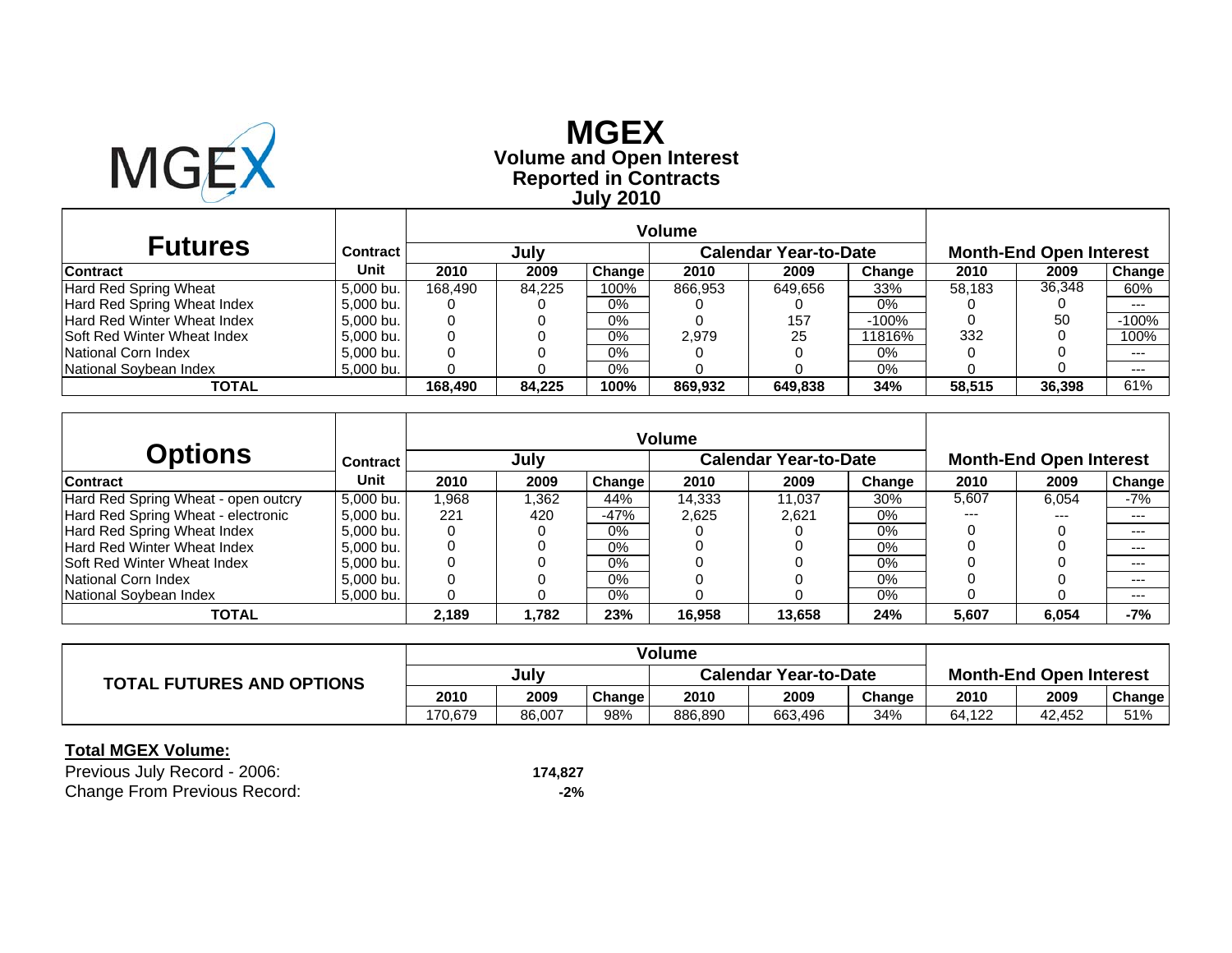

# **Reported in Contracts Volume and Open Interest MGEX August 2010**

|                                     |                 | <b>Volume</b> |               |        |           |                       |         |        |                                |               |
|-------------------------------------|-----------------|---------------|---------------|--------|-----------|-----------------------|---------|--------|--------------------------------|---------------|
| <b>Futures</b>                      | <b>Contract</b> |               | <b>August</b> |        |           | Calendar Year-to-Date |         |        | <b>Month-End Open Interest</b> |               |
| <b>Contract</b>                     | Unit            | 2010          | 2009          | Change | 2010      | 2009                  | Change  | 2010   | 2009                           | <b>Change</b> |
| Hard Red Spring Wheat               | 5.000 bu.       | 202.789       | 115.116       | 76%    | .069,742  | 764.772               | 40%     | 58,698 | 38.168                         | 54%           |
| Hard Red Spring Wheat Index         | 5.000 bu.       |               |               | $0\%$  |           |                       | 0%      |        |                                | $-- -$        |
| Hard Red Winter Wheat Index         | 5,000 bu.       | 0             |               | $0\%$  |           | 157                   | $-100%$ |        | 25                             | $-100%$       |
| <b>ISoft Red Winter Wheat Index</b> | 5,000 bu.       |               |               | $0\%$  | 2.979     | 25                    | 11816%  | 284    |                                | 100%          |
| National Corn Index                 | 5.000 bu.       |               |               | $0\%$  |           |                       | 0%      |        |                                | $---$         |
| National Soybean Index              | 5,000 bu.       |               |               | $0\%$  |           |                       | $0\%$   |        |                                | $---$         |
| TOTAL                               |                 | 202,789       | 115.116       | 76%    | 1,072,721 | 764,954               | 40%     | 58.982 | 38,193                         | 54%           |

|                                     |           |       |               |               | <b>Volume</b> |                              |        |       |                                |        |
|-------------------------------------|-----------|-------|---------------|---------------|---------------|------------------------------|--------|-------|--------------------------------|--------|
| <b>Options</b>                      | Contract  |       | <b>August</b> |               |               | <b>Calendar Year-to-Date</b> |        |       | <b>Month-End Open Interest</b> |        |
| <b>Contract</b>                     | Unit      | 2010  | 2009          | <b>Change</b> | 2010          | 2009                         | Change | 2010  | 2009                           | Change |
| Hard Red Spring Wheat - open outcry | 5.000 bu. | 3.487 | 2,636         | 32%           | 17.820        | 13.673                       | 30%    | 4,208 | 5,338                          | $-21%$ |
| Hard Red Spring Wheat - electronic  | 5,000 bu. | 171   | 500           | -66%          | 2.796         | 3.121                        | $-10%$ | ---   | $---$                          | $---$  |
| Hard Red Spring Wheat Index         | 5.000 bu. |       |               | 0%            |               |                              | $0\%$  |       |                                | $--$   |
| Hard Red Winter Wheat Index         | 5,000 bu. |       |               | 0%            |               |                              | 0%     |       |                                | $-- -$ |
| <b>Soft Red Winter Wheat Index</b>  | 5.000 bu. |       |               | 0%            |               |                              | $0\%$  |       |                                | $-- -$ |
| National Corn Index                 | 5.000 bu. |       |               | 0%            |               |                              | $0\%$  |       |                                | $-- -$ |
| National Soybean Index              | 5,000 bu. |       |               | 0%            |               |                              | 0%     |       |                                | $--$   |
| <b>TOTAL</b>                        |           | 3,658 | 3,136         | 17%           | 20,616        | 16.794                       | 23%    | 4,208 | 5,338                          | $-21%$ |

|                                  | Volume  |         |        |                              |         |        |                                |        |        |
|----------------------------------|---------|---------|--------|------------------------------|---------|--------|--------------------------------|--------|--------|
| <b>TOTAL FUTURES AND OPTIONS</b> | Auaust  |         |        | <b>Calendar Year-to-Date</b> |         |        | <b>Month-End Open Interest</b> |        |        |
|                                  | 2010    | 2009    | Change | 2010                         | 2009    | Change | 2010                           | 2009   | Change |
|                                  | 206.447 | 118.252 | 75%    | .093.337                     | 781,748 | 40%    | 63,190                         | 43,531 | 45%    |

| Previous August Record - 2007:      | 216,593 |
|-------------------------------------|---------|
| <b>Change From Previous Record:</b> | -5%     |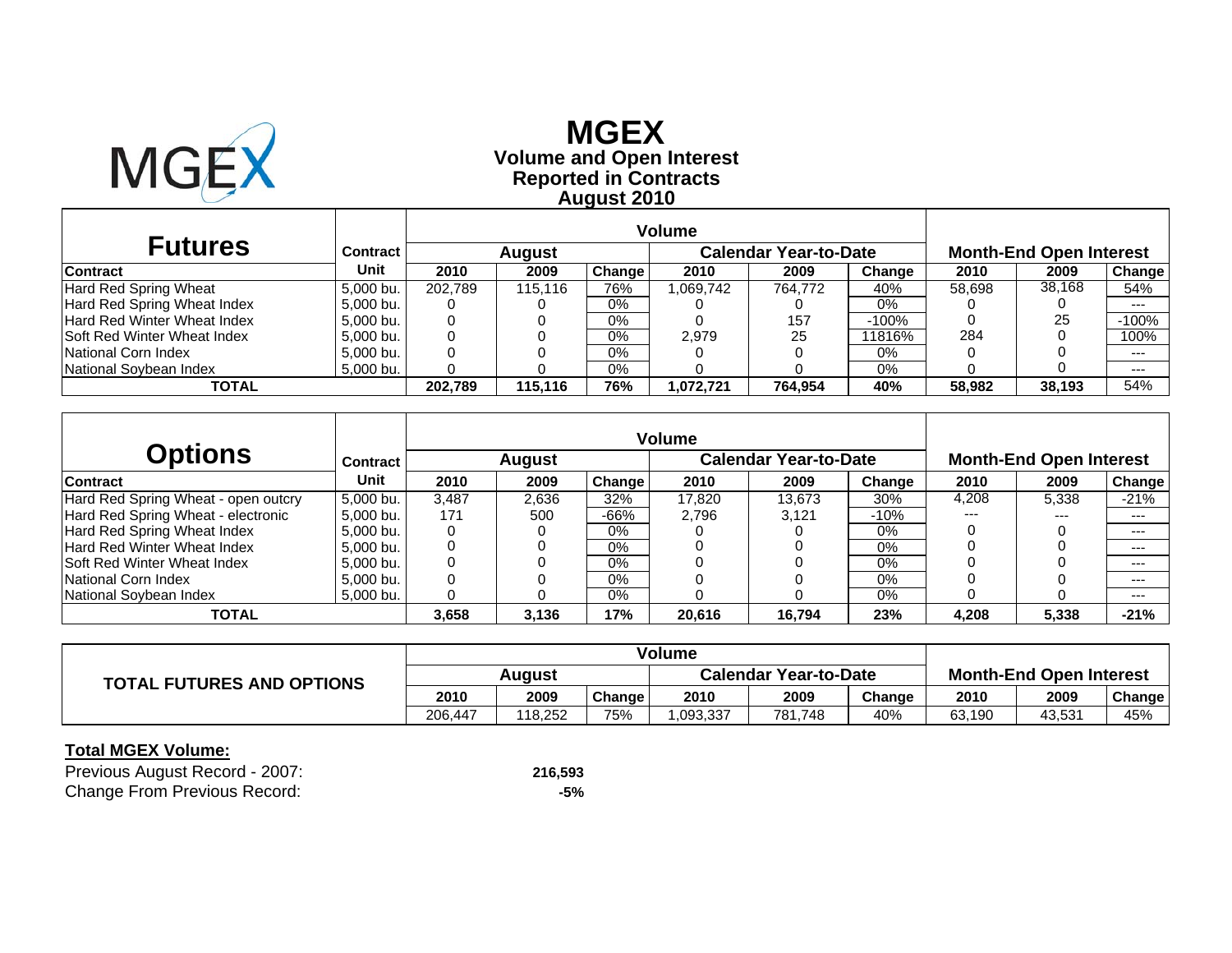

## **Reported in Contracts Volume and Open Interest MGEXSeptember 2010**

| <b>Futures</b>                     | Contract  |         | <b>September</b> |         |          | <b>Calendar Year-to-Date</b> |         | <b>Month-End Open Interest</b> |        |               |
|------------------------------------|-----------|---------|------------------|---------|----------|------------------------------|---------|--------------------------------|--------|---------------|
| <b>Contract</b>                    | Unit      | 2010    | 2009             | Change  | 2010     | 2009                         | Change  | 2010                           | 2009   | <b>Change</b> |
| Hard Red Spring Wheat              | 5.000 bu. | 141.145 | 120.583          | 17%     | .687.228 | 885.355                      | 91%     | 62.940                         | 46,965 | 34%           |
| Hard Red Spring Wheat Index        | 5.000 bu. |         |                  | $0\%$   |          |                              | 0%      |                                |        | $---$         |
| Hard Red Winter Wheat Index        | 5.000 bu. | 0       |                  | $0\%$   |          | 157                          | $-100%$ |                                | 25     | $-100%$       |
| <b>Soft Red Winter Wheat Index</b> | 5.000 bu. |         | 120              | $-100%$ | 2.979    | 145                          | 1954%   | 264                            | 103    | 156%          |
| National Corn Index                | 5.000 bu. |         |                  | $0\%$   |          |                              | 0%      |                                |        | $--$          |
| National Soybean Index             | 5.000 bu. |         |                  | $0\%$   |          |                              | 0%      |                                |        | $--$          |
| <b>TOTAL</b>                       |           | 141.145 | 120.703          | 17%     | .690.207 | 885,657                      | 91%     | 63.204                         | 47,093 | 34%           |

|                                     |                 |        |                  |         | <b>Volume</b> |                              |         |       |                                |         |
|-------------------------------------|-----------------|--------|------------------|---------|---------------|------------------------------|---------|-------|--------------------------------|---------|
| <b>Options</b>                      | <b>Contract</b> |        | <b>September</b> |         |               | <b>Calendar Year-to-Date</b> |         |       | <b>Month-End Open Interest</b> |         |
| Contract                            | Unit            | 2010   | 2009             | Change  | 2010          | 2009                         | Change  | 2010  | 2009                           | Change  |
| Hard Red Spring Wheat - open outcry | 5.000 bu.       | l.259  | 2,605            | $-52\%$ | 27,323        | 16.278                       | 68%     | 4,951 | 6.911                          | $-28%$  |
| Hard Red Spring Wheat - electronic  | 5.000 bu.       | 550    | 453              | 21%     | 5.116         | 3.574                        | 43%     | ---   | $- - -$                        | $-- -$  |
| Hard Red Spring Wheat Index         | 5,000 bu.       |        |                  | 0%      |               |                              | 0%      |       |                                | $---$   |
| Hard Red Winter Wheat Index         | 5.000 bu.       |        |                  | 0%      |               |                              | 0%      |       |                                | $---$   |
| <b>Soft Red Winter Wheat Index</b>  | 5,000 bu.       |        | 65               | -100%   |               | 65                           | $-100%$ |       | 65                             | $-100%$ |
| National Corn Index                 | 5.000 bu.       |        |                  | 0%      |               |                              | 0%      |       |                                | $---$   |
| National Sovbean Index              | 5.000 bu.       |        |                  | $0\%$   |               |                              | 0%      |       |                                | $--$    |
| <b>TOTAL</b>                        |                 | 809. ا | 3,123            | $-42%$  | 32,439        | 19.917                       | 63%     | 4,951 | 6,976                          | $-29%$  |

|                                  | Volume    |         |        |                              |         |        |                                |        |        |
|----------------------------------|-----------|---------|--------|------------------------------|---------|--------|--------------------------------|--------|--------|
| <b>TOTAL FUTURES AND OPTIONS</b> | September |         |        | <b>Calendar Year-to-Date</b> |         |        | <b>Month-End Open Interest</b> |        |        |
|                                  | 2010      | 2009    | Change | 2010                         | 2009    | Change | 2010                           | 2009   | Change |
|                                  | 142.954   | 123.826 | 15%    | .722.646                     | 905.574 | 90%    | 68,155                         | 54,069 | 26%    |

| Previous September Record - 2002:   | 162,596 |
|-------------------------------------|---------|
| <b>Change From Previous Record:</b> | $-12%$  |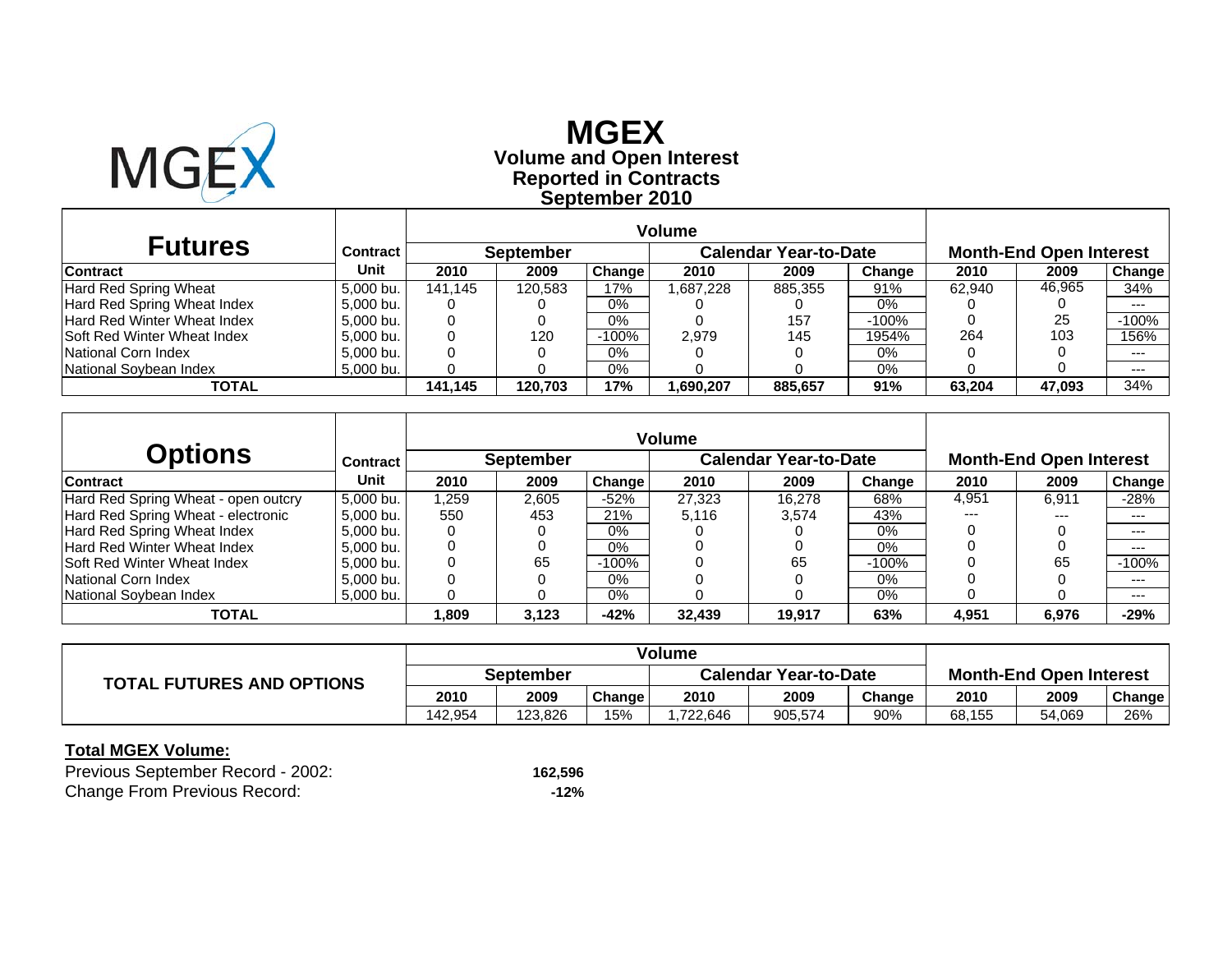

## **Reported in Contracts Volume and Open Interest MGEXOctober 2010**

| <b>Futures</b>                     | <b>Contract</b> |         | October |         |           | <b>Calendar Year-to-Date</b> |         |        | <b>Month-End Open Interest</b> |        |
|------------------------------------|-----------------|---------|---------|---------|-----------|------------------------------|---------|--------|--------------------------------|--------|
| <b>Contract</b>                    | Unit            | 2010    | 2009    | Change  | 2010      | 2009                         | Change  | 2010   | 2009                           | Change |
| Hard Red Spring Wheat              | 5.000 bu.       | 147.920 | 105.347 | 40%     | .358.807  | 990.702                      | 37%     | 67.318 | 43,339                         | 55%    |
| Hard Red Spring Wheat Index        | 5.000 bu.       |         |         | $0\%$   |           |                              | 0%      |        |                                | $---$  |
| <b>Hard Red Winter Wheat Index</b> | 5.000 bu.       |         |         | $0\%$   |           | 157                          | $-100%$ |        |                                | $---$  |
| <b>Soft Red Winter Wheat Index</b> | 5,000 bu.       |         | 5.990   | $-100%$ | 2.979     | 6.135                        | $-51%$  | 264    | 2.110                          | $-87%$ |
| National Corn Index                | 5.000 bu.       |         |         | 0%      |           |                              | 0%      |        |                                | $--$   |
| National Sovbean Index             | 5,000 bu.       |         |         | 0%      |           |                              | 0%      |        |                                | $---$  |
| TOTAL                              |                 | 147.920 | 111.337 | 33%     | 361,786.ا | 996.994                      | 37%     | 67.582 | 45,449                         | 49%    |

|                                     |           |       |                |         | <b>Volume</b> |                              |          |       |                                |               |
|-------------------------------------|-----------|-------|----------------|---------|---------------|------------------------------|----------|-------|--------------------------------|---------------|
| <b>Options</b>                      | Contract  |       | <b>October</b> |         |               | <b>Calendar Year-to-Date</b> |          |       | <b>Month-End Open Interest</b> |               |
| Contract                            | Unit      | 2010  | 2009           | Change  | 2010          | 2009                         | Change   | 2010  | 2009                           | <b>Change</b> |
| Hard Red Spring Wheat - open outcry | 5.000 bu. | .736  | .388           | 25%     | 20,665        | 17.666                       | 17%      | 5,590 | 7,061                          | $-21%$        |
| Hard Red Spring Wheat - electronic  | 5.000 bu. | 267   | 234            | 14%     | 3.613         | 3.808                        | $-5%$    | ---   | $---$                          | $--$          |
| Hard Red Spring Wheat Index         | 5,000 bu. |       |                | 0%      |               |                              | $0\%$    |       |                                | $---$         |
| Hard Red Winter Wheat Index         | 5.000 bu. |       |                | 0%      |               |                              | 0%       |       |                                | $--$          |
| <b>Soft Red Winter Wheat Index</b>  | 5,000 bu. |       | 135            | $-100%$ |               | 200                          | $-100\%$ |       | 180                            | $-100%$       |
| National Corn Index                 | 5.000 bu. |       |                | $0\%$   |               |                              | $0\%$    |       |                                | $--$          |
| National Sovbean Index              | 5.000 bu. |       |                | 0%      |               |                              | 0%       |       |                                | $--$          |
| <b>TOTAL</b>                        |           | 2,003 | 757, ا         | 14%     | 24,278        | 21,674                       | 12%      | 5,590 | 7,241                          | $-23%$        |

|                                  | Volume  |         |        |                              |           |        |                                |        |        |
|----------------------------------|---------|---------|--------|------------------------------|-----------|--------|--------------------------------|--------|--------|
| <b>TOTAL FUTURES AND OPTIONS</b> | October |         |        | <b>Calendar Year-to-Date</b> |           |        | <b>Month-End Open Interest</b> |        |        |
|                                  | 2010    | 2009    | Change | 2010                         | 2009      | Change | 2010                           | 2009   | Change |
|                                  | 149.923 | 113.094 | 33%    | .386.064                     | 1,018,668 | 36%    | 73.172                         | 52,690 | 39%    |

| Previous October Record - 2007:     | 200.448 |
|-------------------------------------|---------|
| <b>Change From Previous Record:</b> | $-25%$  |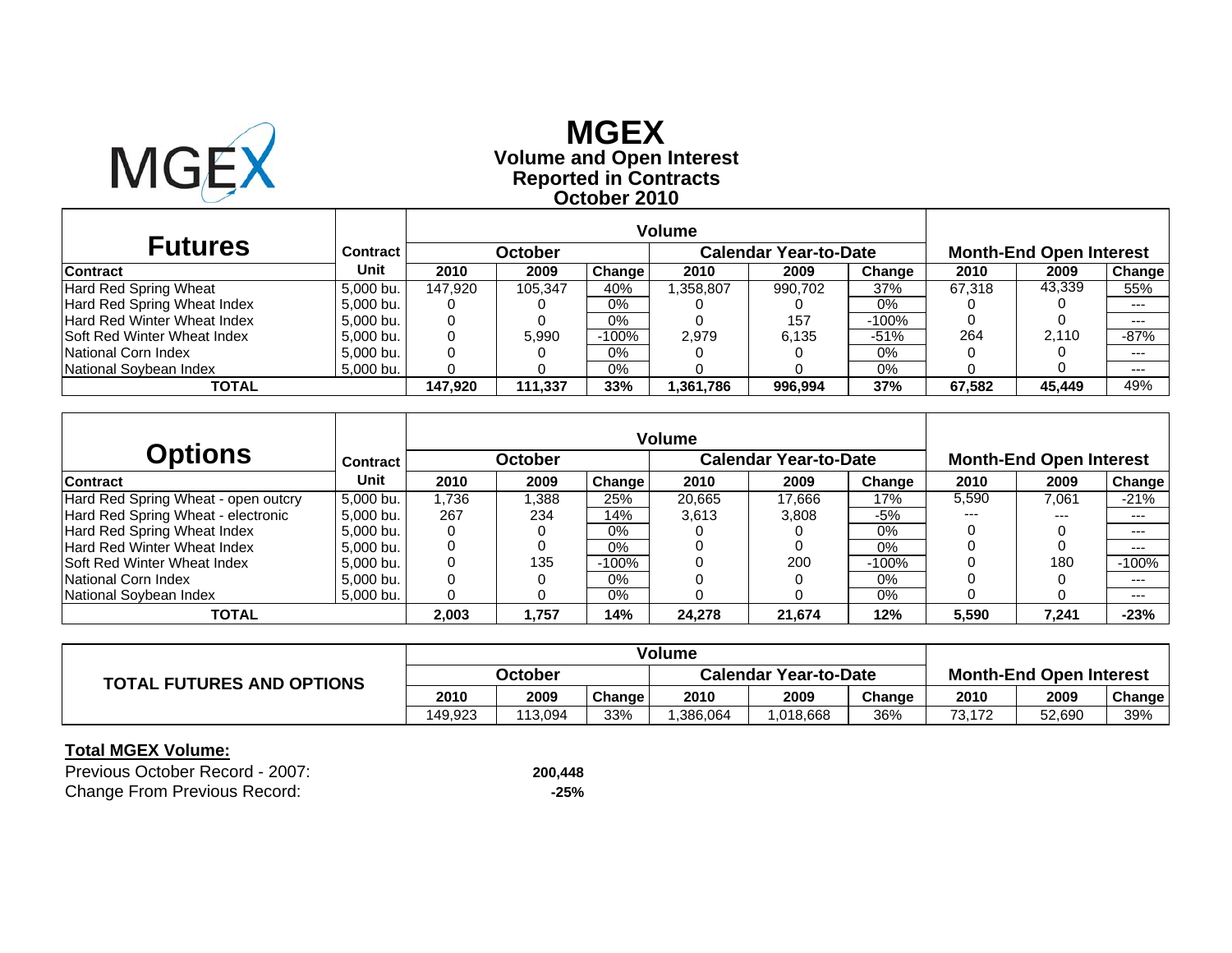

## **Reported in Contracts Volume and Open Interest MGEXNovember 2010**

| <b>Futures</b>                     | <b>Contract</b> |         | <b>November</b> |         |           | <b>Calendar Year-to-Date</b> |         |        | <b>Month-End Open Interest</b> |         |
|------------------------------------|-----------------|---------|-----------------|---------|-----------|------------------------------|---------|--------|--------------------------------|---------|
| <b>Contract</b>                    | Unit            | 2010    | 2009            | Change  | 2010      | 2009                         | Change  | 2010   | 2009                           | Change  |
| Hard Red Spring Wheat              | 5.000 bu.       | 177.954 | 145.921         | 22%     | 1,536,761 | 1,169,271                    | 31%     | 63.071 | 45,814                         | 38%     |
| Hard Red Spring Wheat Index        | 5.000 bu.       |         |                 | 0%      |           |                              | 0%      |        |                                | $-- -$  |
| <b>Hard Red Winter Wheat Index</b> | 5.000 bu.       |         |                 | $0\%$   |           | 157                          | $-100%$ |        |                                | $--$    |
| <b>Soft Red Winter Wheat Index</b> | 5.000 bu.       |         | 2,092           | $-100%$ | 2.979     | 8,567                        | $-65%$  | 264    | 2.300                          | -89%    |
| National Corn Index                | 5.000 bu.       |         |                 | 0%      |           |                              | 0%      |        |                                | $--$    |
| National Soybean Index             | 5,000 bu.       |         |                 | 0%      |           |                              | $0\%$   |        |                                | $- - -$ |
| TOTAL                              |                 | 177.954 | 148.013         | 20%     | 1,539,740 | 1,177,995                    | 31%     | 63.335 | 48,114                         | 32%     |

|                                     |                 |       |                 |        | <b>Volume</b> |                              |         |       |                                |         |
|-------------------------------------|-----------------|-------|-----------------|--------|---------------|------------------------------|---------|-------|--------------------------------|---------|
| <b>Options</b>                      | <b>Contract</b> |       | <b>November</b> |        |               | <b>Calendar Year-to-Date</b> |         |       | <b>Month-End Open Interest</b> |         |
| <b>Contract</b>                     | Unit            | 2010  | 2009            | Change | 2010          | 2009                         | Change  | 2010  | 2009                           | Change  |
| Hard Red Spring Wheat - open outcry | 5.000 bu.       | 4,002 | 2.465           | 62%    | 24,817        | 20.244                       | 23%     | 5.561 | 2.045                          | 172%    |
| Hard Red Spring Wheat - electronic  | 5.000 bu.       | 762   | 126             | 505%   | 4.375         | 4.379                        | 0%      | $---$ | $- - -$                        | ---     |
| Hard Red Spring Wheat Index         | 5.000 bu.       |       |                 | $0\%$  |               |                              | $0\%$   |       |                                | $--$    |
| Hard Red Winter Wheat Index         | 5.000 bu.       |       |                 | 0%     |               |                              | 0%      |       |                                | $--$    |
| <b>Soft Red Winter Wheat Index</b>  | 5.000 bu.       |       |                 | $0\%$  |               | 200                          | $-100%$ |       | 180                            | $-100%$ |
| National Corn Index                 | 5.000 bu.       |       |                 | $0\%$  |               |                              | $0\%$   |       |                                | $---$   |
| National Sovbean Index              | 5,000 bu.       |       |                 | $0\%$  |               |                              | 0%      |       |                                | $--$    |
| TOTAL                               |                 | 4.764 | 2,591           | 84%    | 29,192        | 24.823                       | 18%     | 5,561 | 2.225                          | 150%    |

|                                  | <b>Volume</b> |         |        |                              |          |        |                                |        |        |
|----------------------------------|---------------|---------|--------|------------------------------|----------|--------|--------------------------------|--------|--------|
| <b>TOTAL FUTURES AND OPTIONS</b> | November      |         |        | <b>Calendar Year-to-Date</b> |          |        | <b>Month-End Open Interest</b> |        |        |
|                                  | 2010          | 2009    | Change | 2010                         | 2009     | Change | 2010                           | 2009   | Change |
|                                  | 182.718       | 150.604 | 21%    | .568.932                     | .202,818 | 30%    | 68,896                         | 50,339 | 37%    |

| Previous November Record - 2007:    | 179.486 |
|-------------------------------------|---------|
| <b>Change From Previous Record:</b> | 2%      |